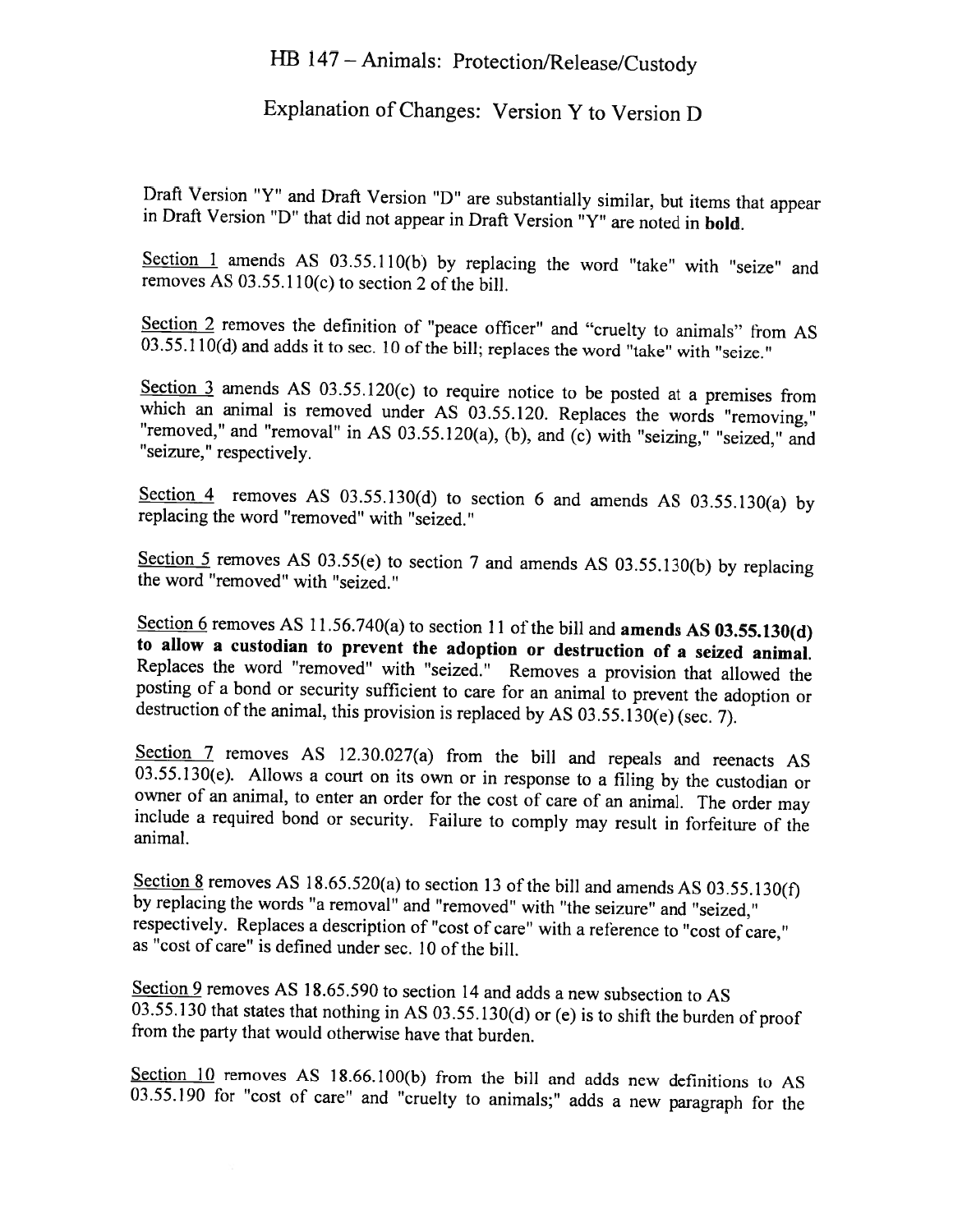Page 2

definition of "peace officer," as that definition previously appeared in AS 03.55.110(c) (sec. 2 of the bill).

Section 11 removes AS 18.66.100(c) to section 15 and amends AS 11.56.740(a) to clarify that it is a crime to violate one or more of the provisions of a domestic violence protective order.

Section 12 removes AS  $18.66.110(a)$  from the bill and amends AS  $11.61.140(a)$  to clarify that a person commits cruelty to animals if the person "has a legal duty to care for the animal" and with criminal negligence fails to care for an animal.

Section 13 removes AS 18.66.110(b) from the bill and amends AS 18.65.520(a) to require that the form providing notice to <sup>a</sup> victim of domestic violence must state that <sup>a</sup> protective order may grant <sup>a</sup> victim possession of <sup>a</sup> pet regardless of the ownership of that pet.

Section 14 removes AS 18.66.130(a) from the bill and adds a definition of "pet" at AS 18.65.590.

Section 15 removes AS 18.66.990 from the bill and amends AS 18.66.100(c) to allow a domestic violence protective order issued under AS 18.66.100(c) to grant <sup>a</sup> petitioner possession of a pet, regardless of the ownership of the pet.

Section 16 AS 22.15.030(a) is removed to section 18 and amends the definition of "domestic violence" to include cruelty to animals under AS  $11.61.140(a)(5)$  if the animal is <sup>a</sup> pet.

Section 17 removes AS 25.24.160(a) to section 19 and adds a definition of "pet" at AS 18.66.990.

Section 18 removes AS 25.24.200(a) from the bill and adds "well-being of the animal" to section <sup>19</sup> of the bill and amends AS 22.15.030(a) to <sup>g</sup>ive the district court the jurisdiction over cases involving cruelty to or seizure, destruction, adoption, or costs of care of animals under AS 03.55.100 - 03.55.190.

Section 19 removes AS 25.24.200(b) from the bill and amends AS 25.24.160(a) to allow <sup>a</sup> court to consider the well-being of an animal when considering ownership or joint ownership of an animal as part of <sup>a</sup> divorce proceeding.

Section 20 amends AS 25.24.200(c) by adding a requirement that, before a spouse can waive an appearance at a dissolution, or hearing if an animal is owned, the spouses have agreed to the ownership of the animal, taking in

<sup>&</sup>lt;sup>1</sup> Draft Version Y" contained provisions amending AS 25.24.200(a) and (b). Those sections are not contained in Draft Version "D".